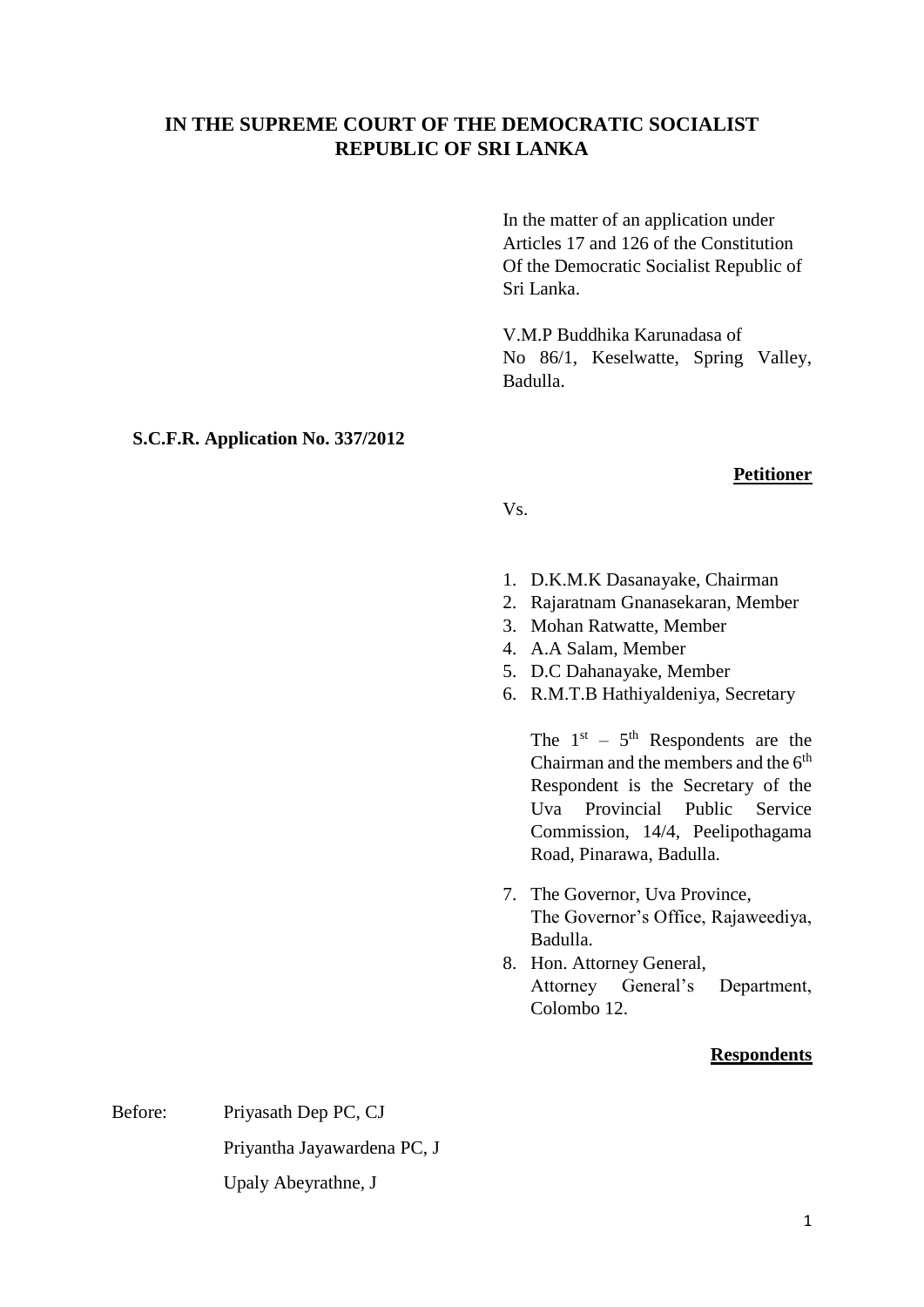# Counsel: J.C. Weliamuna, PC with Senura Abeyratne and Sulakshana Senanayake for the Petitioner

Rajiv Goonetilake SSC for the Attorney General

Argued on : 1  $1<sup>st</sup>$  June, 2017

Decided on : 2nd August, 2017

## **Priyantha Jayawardena PC, J**

The Petitioner was appointed as a Library Attendant on a temporary basis with effect from 15<sup>th</sup> July, 2000 by a letter of appointment dated 25<sup>th</sup> October, 2000 issued by the Secretary of the Ministry of Education, Health, Social Services, Cultural, Youth Affairs, Sports and Cooperative of Uva Provincial Council. The said letter of appointment stated that the appointment was on a temporary basis and that the Petitioner had no right to a permanent position in the Provincial Council or in the Central Government. Moreover, it stipulated that the Provincial Council could cancel the appointment when necessary. The Petitioner was attached to the Baddegama Maha Vidyalaya in Badulla.

The Petitioner was confirmed in the post of Library Attendant of Uva Province with effect from 1<sup>st</sup> July, 2005 by the letter dated 16<sup>th</sup> December, 2005 issued by the Secretary to the Ministry of Finance, Planning, Law & Order, Local Government, Divisional Administration, Education, Transport, Culture, Hindu Culture, Tourism and Estate Infrastructure Affairs of the Uva Provincial Council. The said letter stated that the Petitioner is on a three year Probationary period.

The Petitioner completed the Diploma in Library and Information Sciences of the University of Colombo and the Diploma was awarded in 2010.

By Circular dated 15<sup>th</sup> March 2011, the Uva Provincial Public Service Commission called for applications to fill vacancies for the post of Librarian Class III in the Uva Province. The Circular required applicants, *inter alia*, to have completed ten years of active service as a Library Assistant or Library Attendant and be confirmed in such posts.

The Petitioner forwarded his application dated  $29<sup>th</sup>$  March, 2011 which was certified by the Zonal Director of Education of Badulla. A competitive examination was held for the recruitment for the post on  $30<sup>th</sup>$  April, 2011 and the Petitioner passed the said examination obtaining the highest marks.

After an interview, the Petitioner was appointed to the post of Librarian Class III with effect from  $2<sup>nd</sup>$  April, 2012 by the letter dated  $29<sup>th</sup>$  March, 2012 issued by the Secretary of the Uva Provincial Public Service Commission. The Petitioner accepted the said appointment by his letter dated 2nd April 2012.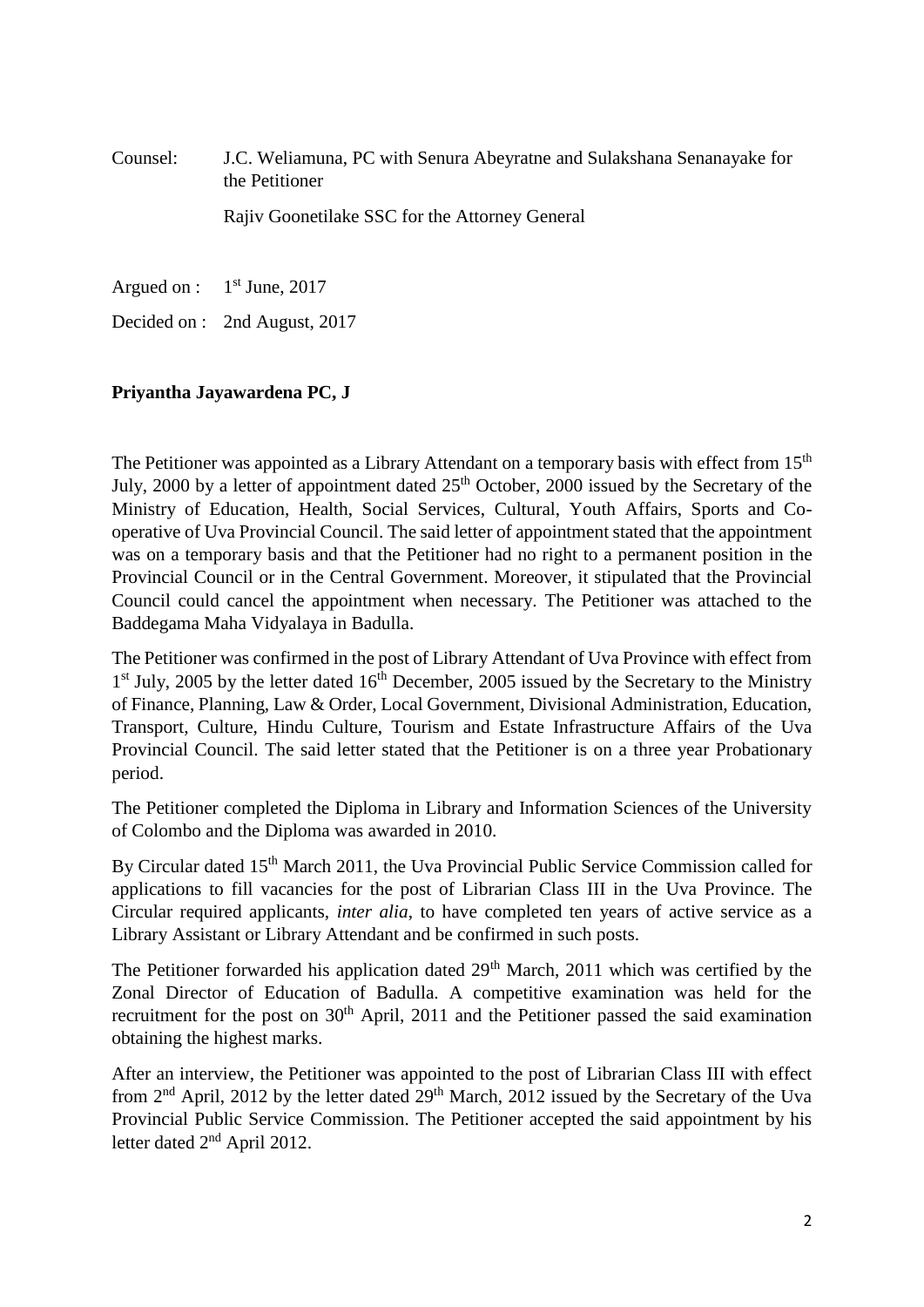The Petitioner was attached to Soranathota Pradeshiya Sabha as its Librarian by the letter dated 23<sup>rd</sup> April, 2012 issued by the Commissioner of Uva Provincial Public Service. The Petitioner duly received his salary for three months.

The Secretary of the Uva Provincial Public Service Commission then sent a letter to the Petitioner, dated  $6<sup>th</sup>$  June 2012, stating that the Petitioner's appointment as a Librarian Class III had been cancelled. However, the letter did not state reasons for cancelling the appointment.

Thereafter, the Petitioner informed the Governor of the Uva Province of his grievance by a letter dated  $8<sup>th</sup>$  June, 2012 and sought the Governor's intervention to revoke the said cancellation. The Petitioner also made several attempts to discover the reason for the cancellation without avail.

The Petitioner further sought a release from the Department of Local Government to enable him to report to his previous work place by a letter dated  $18<sup>th</sup>$  June, 2012. Accordingly, the said Secretary of the Uva Provincial Public Service Commission by his letter dated 21<sup>st</sup> June, 2012 to the Zonal Director of Education, Badulla directed him to reinstate the Petitioner in his previous work place. The Petitioner was thus reinstated by the letter of the Zonal Director of Education, Badulla dated 22<sup>nd</sup> June, 2012.

The Petitioner claimed that the decision to cancel his appointment was unfair, arbitrary, discriminatory, capricious and violated Article 12(1) of the Constitution.

Therefore, the Petitioner *inter alia* seeks:

- a) a declaration that the Fundamental Right of the Petitioner guaranteed under Article 12(1) was violated by one or more of the Respondents;
- b) a declaration that the decision taken by any one or more of the Respondents to cancel the appointment of the Petitioner to the post of Librarian Class III (document marked "P13") and all the consequential orders are null and void; and
- c) a direction upon one or more of the Respondents to restore the Petitioner in the above position (document marked "P10") with the same privileges.

The Respondents stated that the Petitioner was appointed to a temporary position in 2000 by the letter marked as "P1" to the Petition. By the letter dated  $16<sup>th</sup>$  December, 2015 he was appointed in the post of School Library Attendant.

The Uva Provincial Public Service Commission called for applications to fill vacancies in the Post of Librarian Class III in the Uva Province by the Circular dated 15<sup>th</sup> March, 2011. The Circular required applicants for the said post *inter alia* to have completed an active service of ten years as a Library Assistant or Library Attendant and be confirmed in such posts.

After passing the limited competitive examination for the recruitment for the said post and an interview, the Petitioner was appointed as a Librarian Class III by the letter dated  $29<sup>th</sup>$  March, 2012 with effect from 2<sup>nd</sup> April, 2012. Accordingly, he was transferred to the Department of Local Government of the Uva Province and was attached to the Soranathota Pradeshiya Sabha as its Librarian.

In the meantime, the Secretary of the Public Service Commission of the Uva Province had informed all the relevant officers by his letter dated  $28<sup>th</sup>$  June, 2012 of the decision not to recruit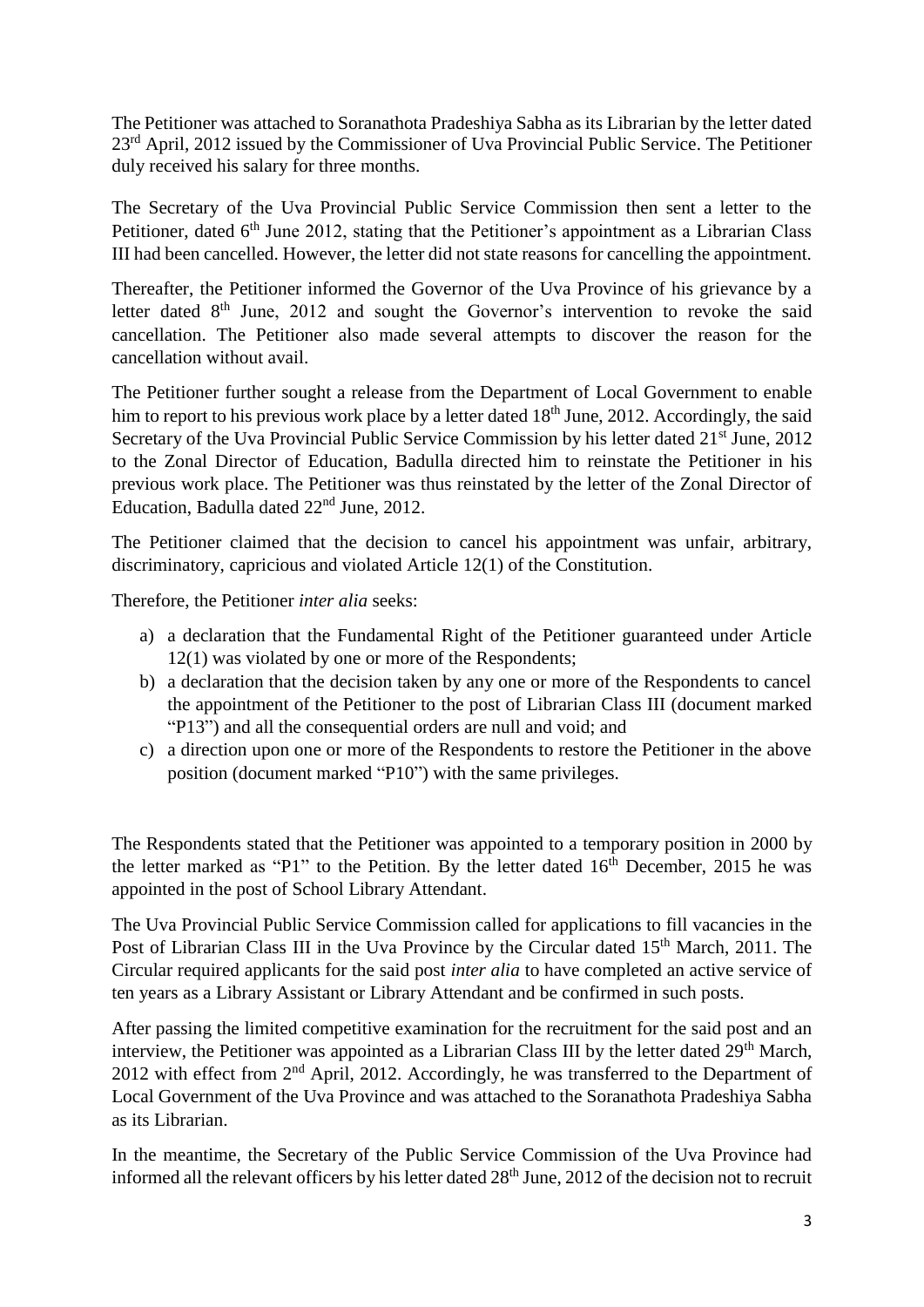officers for the post of Librarian Class III of the Uva Provincial Public Service based on the results of the limited competitive examination as the employees who had passed the said examination did not meet the required qualifications.

The Respondents further submitted that in his application, the Petitioner had erroneously or falsely identified his post as Library Attendant when he was in fact, as per "P3", the School Library Attendant. Further, the Petitioner had stated that he was appointed to the present post on  $15<sup>th</sup>$  July 2000, when "P3" clearly states that his appointment was with effect from  $1<sup>st</sup>$  July, 2005. Moreover, he had stated the date of confirmation in the present post as  $1<sup>st</sup>$  July, 2005 which was the date of appointment to his present post that was subjected to a three year probationary period. Thus, the Petitioner had erroneously or falsely furnished wrong information in his application.

Since it transpired that the Petitioner did not have the required qualifications at the date of application, the appointment was cancelled by letter dated  $31<sup>st</sup>$  May, 2012. Therefore, the appointment of the Petitioner was cancelled due to failure to meet the eligibility criteria for the post. As the Petitioner's appointment was cancelled, he was asked to report to his previous place of work.

Therefore, the Respondents have not in any manner violated the rights of the Petitioner and that in the circumstances the Petitioner is not entitled to the reliefs prayed for.

## **Did the Petitioner possess the required qualifications when he applied for the post of Librarian Class III?**

The issue in this Application is whether the Petitioner had fulfilled the required eligibility criteria as at the date of applying for the post of Librarian Class III i.e. whether he had served in the post of Library Attendant or Library Assistant as a confirmed employee for a period of ten years.

The Petitioner had been appointed as a casual library employee on a temporary basis with effect from 15<sup>th</sup> July, 2000 by the letter of appointment dated  $25<sup>th</sup>$  October, 2000. The said letter of appointment stated that the Petitioner has no right to a permanent position in the Provincial Council or in the Central Government by virtue of his temporary appointment.

The Log Entry made by the Principal of the Baddegama Maha Vidyalaya in Badulla, marked "P2", states that the Petitioner assumed duties on 22nd November, 2000 as a casual library employee.

Later, the Petitioner was appointed to the post of Library Attendant of Uva Province with effect from  $1<sup>st</sup>$  July, 2005 by the letter dated  $16<sup>th</sup>$  December, 2005. The said letter of appointment was subject to a three year Probationary period.

The title of the said letter states "Confirmation in the Post of Library Attendant". However, the body of the letter clearly states that the Petitioner was appointed to the post of permanent School Library Attendant of the Uva Provincial Public Service subject to a probationary period of three years.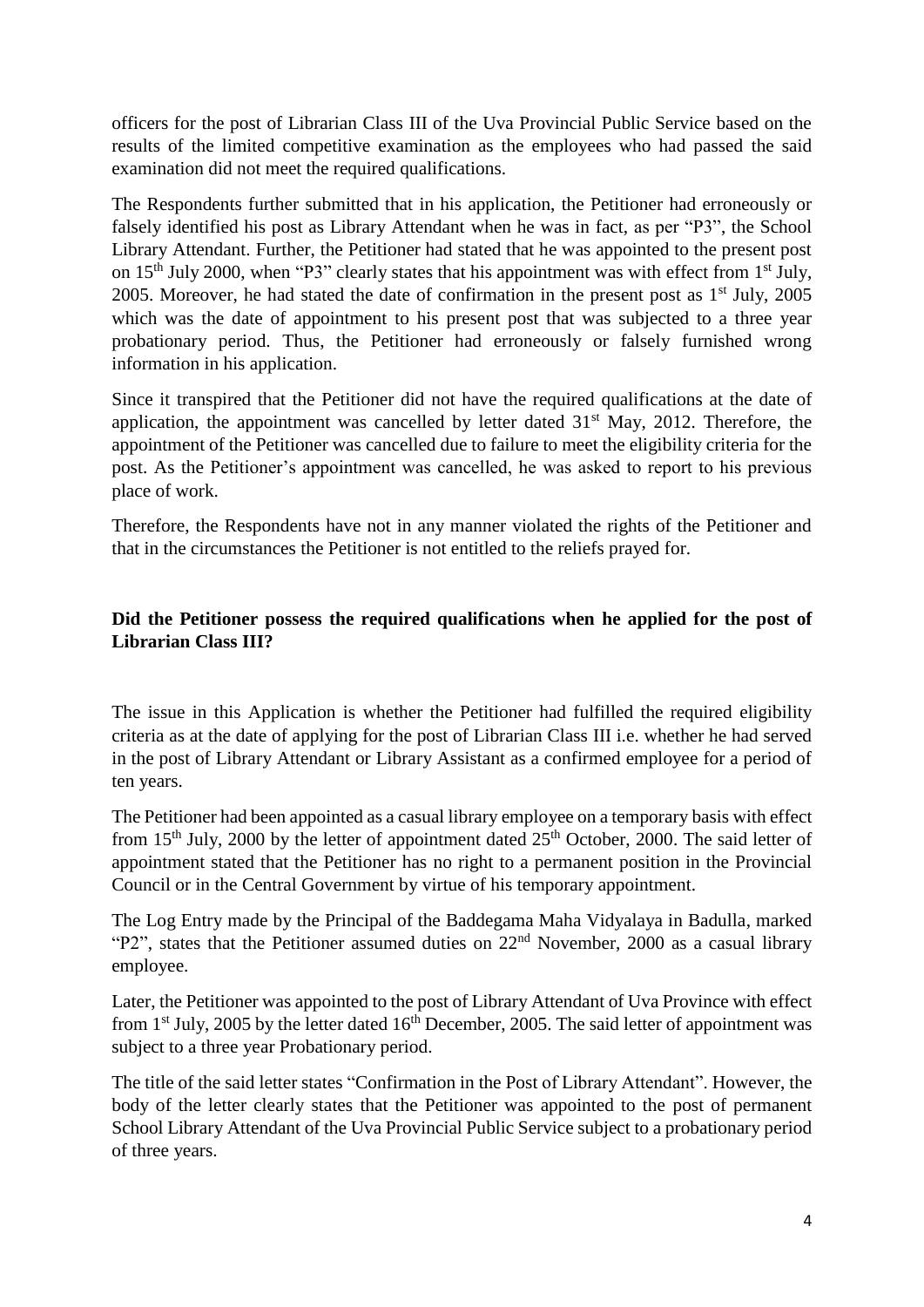Upon consideration of the clauses in the said letter of appointment, it is clear that the letter merely appoints the Petitioner to the post of Library Attendant and cannot be considered a letter of confirmation.

Clause 2.2 of the Establishment Code defines a casual officer as follows:

"a person appointed as such, on a daily pay basis, for a short period, to a post approved as a casual post, or as a stop-gap measure to a temporary or permanent post pending the filling of the post on a temporary or a permanent basis."

A casual employee is one who is engaged to do a particular type of work for a short period. A casual employee does not have the rights of a permanent employee.

I am also of the view that an employee working on a casual basis cannot be confirmed in his post, as a casual employee does not have a permanent post.

The Petitioner was appointed to the Provincial Public Service in 2005 as a Library Attendant which was the post that he was holding at the time of applying to the limited competitive examination for recruitment to Librarian Class III.

By the Circular dated 15<sup>th</sup> March, 2011, the Uva Provincial Public Service Commission called for applications to fill vacancies for the posts of Librarian Class III in the Uva Province. The said Circular required applicants for the post *inter alia* to have completed ten years of active service as a Library Assistant or Library Attendant and be confirmed in the same post.

The Petitioner had submitted an application for the post of Librarian Class III taking into consideration the number of years he served since 2000; notwithstanding the fact that he was appointed as a casual employee on a temporary basis by a letter dated  $25<sup>th</sup>$  October, 2000, marked "P1". Further, he stated in his application that he was appointed to the post of Library Attendant on  $15<sup>th</sup>$  July, 2000 when in fact he was appointed to the said post on the  $1<sup>st</sup>$  July, 2005 and that he was confirmed in the post of Library Attendant on  $1<sup>st</sup>$  July, 2005 which is the date of appointment to the said post.

A casual employee cannot consider the period that he worked on a casual basis as active service. Therefore, as the Petitioner was in continuous active service of the Uva Provincial Public Service for only five years as at the date of applying for the said examination, he was not eligible as he did not meet the ten year active service requirement.

Moreover, Section 13 of the Gazette notification dated 31<sup>st</sup> December, 2010 clearly states that if it is revealed that any information furnished by a candidate is false, the candidate can be removed from the service at any time.

Further, in Section 7.0 of his application for the Librarian Class III, the Petitioner had certified that all the information furnished by him in the application was true and accurate and admitted his knowledge on the fact that if any information furnished by him was revealed to be false, he could be removed from the government service at any time.

In the circumstances, I am of the view that as the Petitioner did not possess the required number of years of service and the misrepresentation or false declaration of information furnished to obtain the appointment are sufficient grounds to cancel the appointment according to the terms of the letter of appointment.